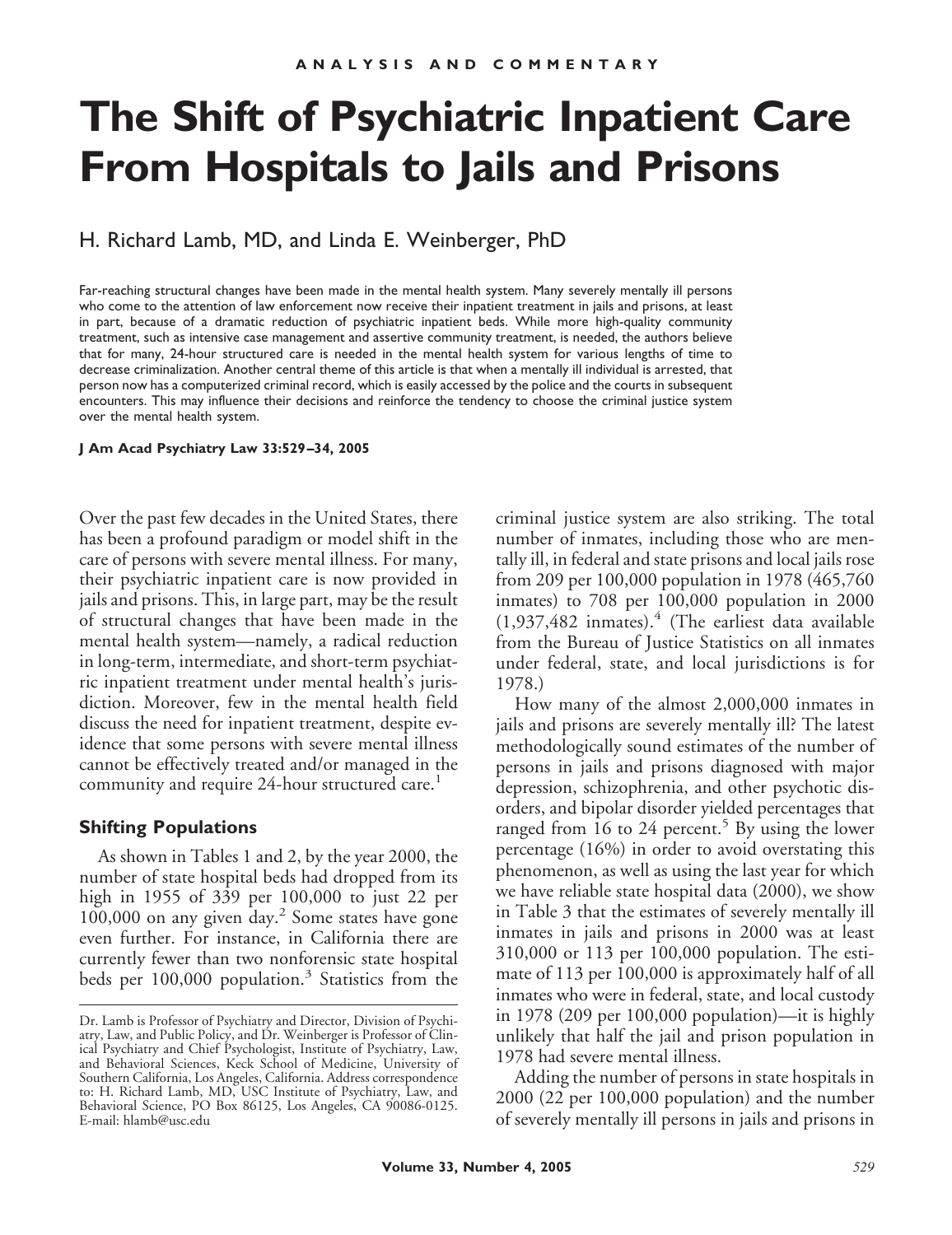**Table 1** Changes in State Mental Hospital Beds Based on the Years 1955 and 2000

| Year                    | 1955        | 2000 (December) |
|-------------------------|-------------|-----------------|
| Number of beds          | 559,000     | 59,403          |
| U.S. population         | 165,000,000 | 273,600,000     |
| Beds/100,000 population | 339         | 22              |
|                         |             |                 |

that same year (at least 113 per 100,000) shows that the number of severely mentally ill persons in locked, 24-hour, involuntary, structured settings is at least 135 persons per 100,000 population or almost 370,000 persons. It is clear, then, from these numbers that the deinstitutionalization of persons with severe mental illness has amounted to far fewer persons than is commonly believed.

Severely mentally ill individuals who formerly would have been psychiatrically hospitalized when there were a sufficient number of psychiatric inpatient beds are now entering the criminal justice system for a variety of reasons.<sup>6</sup> Those most commonly cited are: (1) deinstitutionalization in terms of the limited availability of psychiatric hospital beds; (2) the lack of access to adequate treatment for mentally ill persons in the community; (3) the interactions between severely mentally ill persons and law enforcement personnel; and (4) more formal and rigid criteria for civil commitment.

## **The Lack of Inpatient Treatment**

Closure of nonforensic state psychiatric hospital beds has resulted in a limited ability of the mental health system to provide intermediate and long-term structured care for those severely mentally ill persons who may need it. Moreover, the number of these beds continues to be reduced.

Intermediate care facilities have been used to replace state hospital beds in many states.<sup>7</sup> These facilities provide a lesser degree of structure than do state hospitals. However, there is also a shortage of intermediate-care beds. These shortages of long-term and intermediate-care beds have had important effects on many severely mentally ill persons who need this kind of care. They have not been able to adjust to community living and thus frequently require acute psychiatric hospitalization.<sup>8</sup> This results in an overtaxing of the increasingly limited number of acute psychiatric beds in the mental health system. Consequently, psychiatric hospital staff must set priorities on whom they admit and the length of their stay, and as such, many persons who need acute inpatient care are either turned away or discharged early.

Further problems may develop from very short hospital stays. For example, the patient's mental condition may not be fully stabilized. In addition, there may not be sufficient time to involve the patient's family or other caretakers in the treatment and to help them learn how to manage the patient's behavior, such as how best to encourage the patient to attend outpatient treatment and to assure adherence to medication.

# **Treatment in the Community**

It is frequently asserted that the increased availability of high-quality community treatment, such as intensive case management $<sup>9</sup>$  and assertive commu-</sup> nity treatment,<sup>10</sup> would result in very few persons with severe mental illness who needed intermediate or long-term psychiatric hospitalization.<sup>11</sup> Moreover, a variety of tools are being used as leverage in the United States to improve adherence to psychiatric treatment in the community: e.g., requiring adherence to medications or psychosocial treatment as a condition for living in a therapeutic residential community program, making the receipt of mental health services a condition of probation, and outpatient commitment.<sup>12</sup>

There is evidence that suggests that representative payee programs can be effective in reducing hospital stays.<sup>13</sup> Outpatient commitment is another form of leveraged community treatment that has been shown to be effective.<sup>14</sup> Outpatient commitment or assisted community treatment refers to:

. . .a court order directing a person suffering from severe mental illness to comply with a specified, individualized treatment plan that has been designed to prevent relapse and deterioration. Persons appropriate for this intervention are those who need ongoing psychiatric care owing to severe illness but who are unable or unwilling to engage in ongoing, voluntary, outpatient care" [Ref. 15, pp 128 –9].

Results of a recent study showed that outpatient commitment, if it is both sustained and combined with intensive case management, significantly re-

**Table 2** Changes in Number of Inmates in Jails and State and Federal Prisons Based on the Years 1978 and 2000

| Year                       | 1978        | 2000        |
|----------------------------|-------------|-------------|
| Number of inmates          | 465.760     | 1,937,482   |
| $U.S.$ population          | 223,000,000 | 273,600,000 |
| Inmates/100,000 population | 209         | 708         |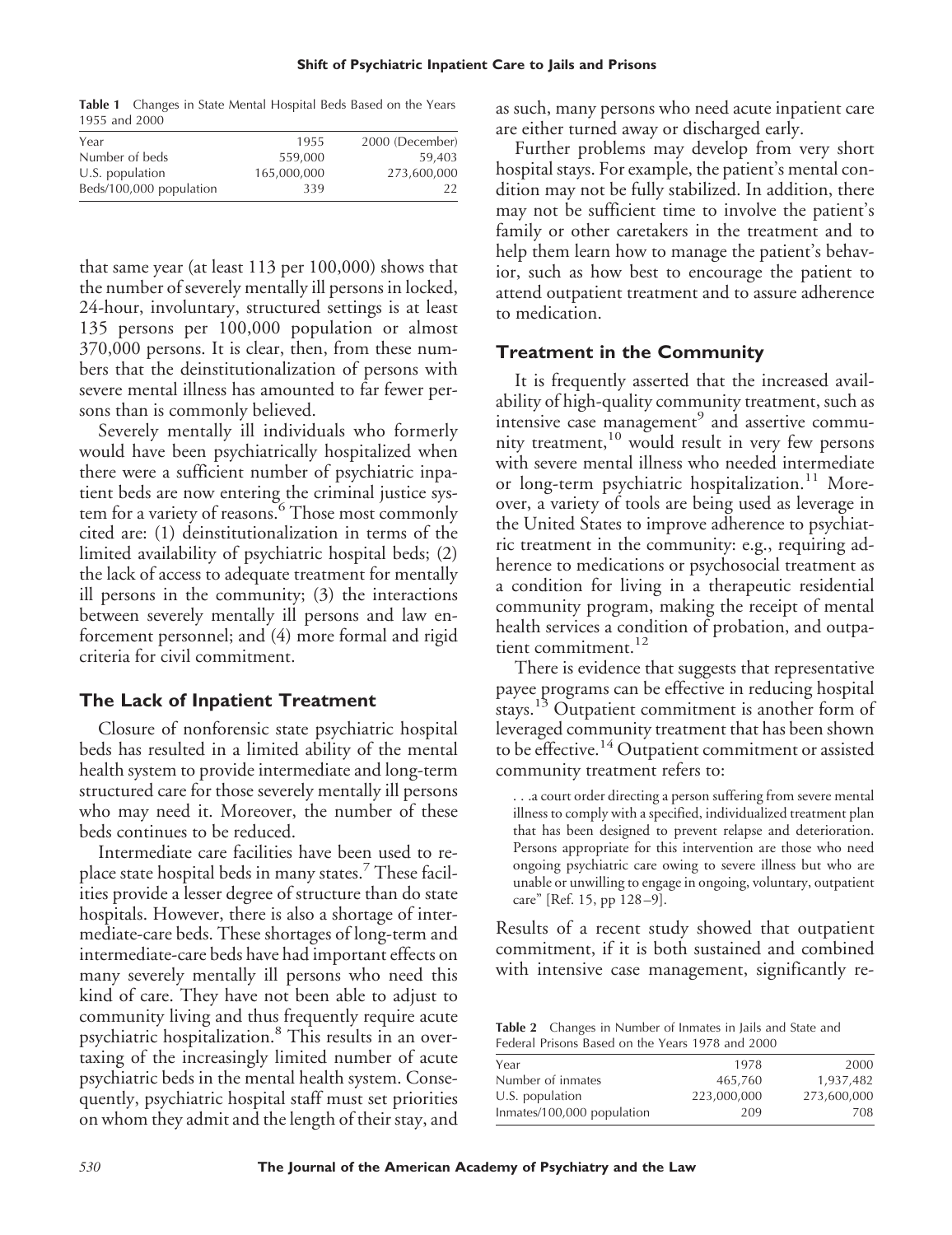|  | <b>Table 3</b> Severely Mentally Ill Persons in Jails and Prisons in 2000 |  |  |  |  |  |  |  |  |  |  |
|--|---------------------------------------------------------------------------|--|--|--|--|--|--|--|--|--|--|
|--|---------------------------------------------------------------------------|--|--|--|--|--|--|--|--|--|--|

| Year                                     | 2000        |
|------------------------------------------|-------------|
| Total number of inmates                  | 1,937,482   |
| Number of severely mentally ill inmates, |             |
| according to the lowest estimated        |             |
| percentage $(16\%)^*$                    | 309,997     |
| U.S. population                          | 273,600,000 |
| Severely mentally ill inmates/100,000    |             |
| population                               | 113         |
|                                          |             |

\* According to the most recent methodologically sound estimate of the number of severely mentally ill (major depression, schizophrenia and other

psychotic disorders, and bipolar disorder) inmates, which ranged from 16% to 24%.

duces the need for hospitalization among people with serious mental illness who are resistant to treatment, and reduces the incidence of arrests.<sup>14</sup> It should be noted, however, that some oppose outpatient commitment because of its limitations regarding civil liberties.<sup>16</sup>

More community treatment, such as intensive case management and assertive community treatment is clearly needed. However, we know of no evidence that these treatments, even if they are accompanied by various forms of leverage, are sufficient to maintain all persons with serious mental illness in the community and can completely solve the problem of the very large number of seriously mentally ill persons entering our jails and prisons. Thus, if we are truly committed to eliminating the criminalization of persons with serious mental illness, it seems reasonable to assume that in addition to intensive community treatment enhanced by the kinds of leverage mentioned earlier, 24-hour hospital care should be another readily available resource.

### **Interaction With Law Enforcement**

Many severely mentally ill persons now living in the community are not receiving adequate, if any, psychiatric treatment. This increases the likelihood that these individuals may come to the attention of law enforcement. In such instances, the police may not recognize that they are dealing with a mentally ill person.<sup>17</sup> However, even when the police believe that a person's bizarre and/or aggressive behavior is the result of mental illness, the police may not choose, or be able to choose, a mental health disposition because of many problems and irritants. These include more formal and rigid criteria for involuntary psychiatric hospitalization; a shortage of psychiatric inpatient beds; long waiting periods in psychiatric emergency rooms; mental health professionals' reluctance

to admit aggressive persons to the relatively few beds they have; and what the police see as premature discharge from the emergency room or hospital of persons whom the police believe are still dangerous to the community.18,19 As a result, law enforcement may be more inclined to arrest these individuals and take them to jail to manage their psychotic and problematic behavior.

It is crucial to recognize that, as a consequence of the police officer's arresting the mentally ill individual, the individual now has a criminal record that is entered into the criminal justice computerized record system. This may influence the actions of the police in subsequent encounters with the individual and reinforce the tendency to choose the criminal justice system over the mental health system. The mentally ill person has now been criminalized.

Once severely mentally ill persons are labeled as offenders, the label may determine not only future law enforcement decisions but court dispositions as well. It has been our experience that after such individuals commit a number of petty and/or nonviolent "crimes," which may well be related to their mental illness, it is not uncommon for the courts to be more influenced by the defendants' long "criminal" history than by their psychiatric illness, and thus sentence them to jail or state prison. Not only is such a disposition highly inappropriate and harmful to persons with severe mental illness, but the label of criminal is further reinforced. It should be emphasized, however, that we are not referring to persons who have committed serious crimes, even if they have a major mental illness. It may well be more appropriate for such persons to be arrested and possibly remain within the criminal justice system.

Are there severely mentally ill persons who are especially likely to be criminalized? It has long been known that severely mentally ill persons in jails and prisons tend to be very resistant to treatment, to be substance abusers, and to be assaultive.<sup>20</sup> However, it should be noted that in the 1970s and 1980s, when there was still a substantial number of patients in the state hospitals, assaultive behavior was not only quite common in these patients, especially in men, but was frequently a major reason for admission and continued hospitalization.21–24 Today, severely mentally ill persons who demonstrate assaultive behavior are frequently arrested and treated in the criminal justice system. There, assaultive behavior can result in a listing of charges of assault and battery on a mentally ill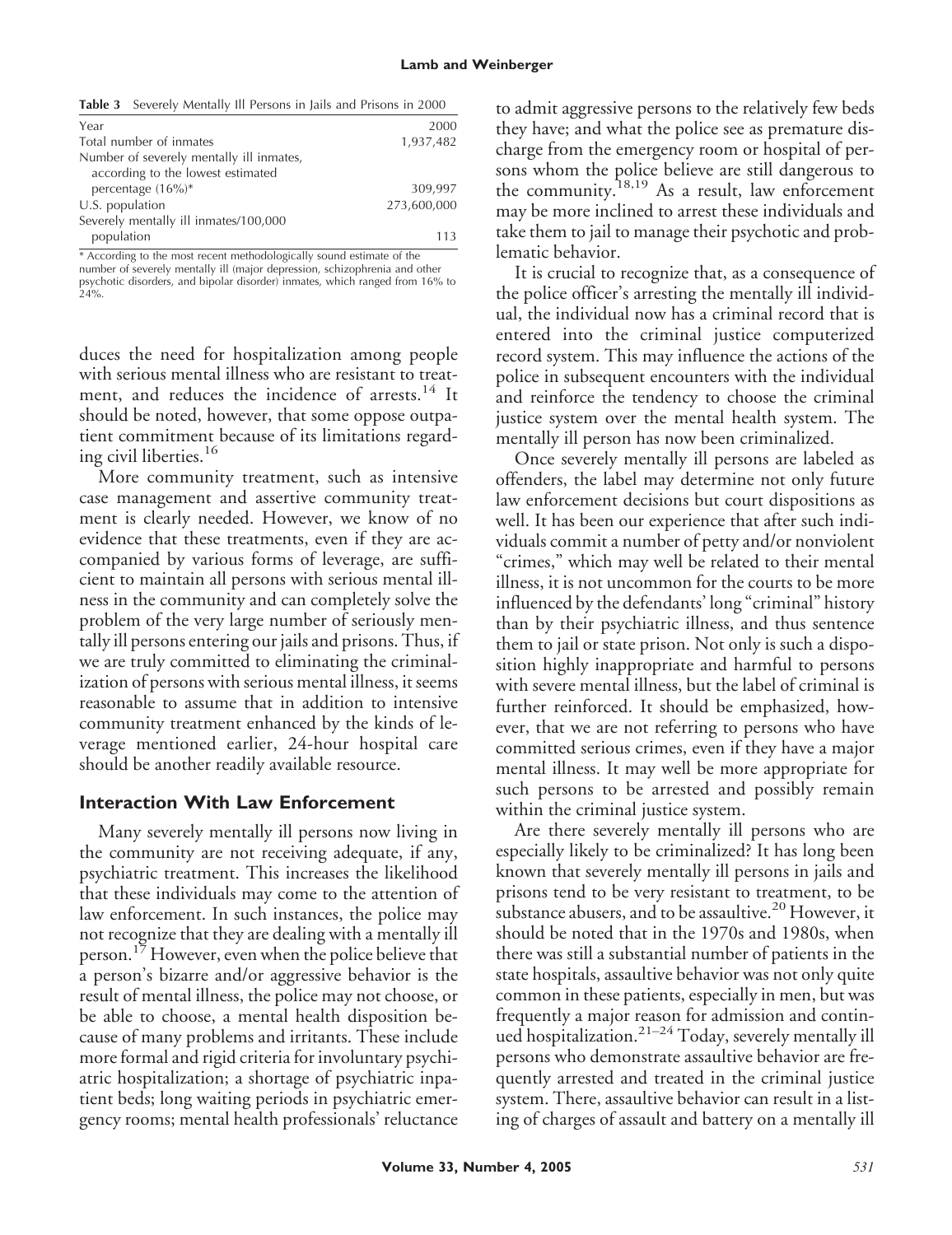person's computerized criminal history that catch the attention of any police officer or judge.

It is not surprising, then, that a police officer or a judge may be inclined to choose jail and/or prison as a placement for a severely mentally ill individual particularly, if the individual has a history of nonadherence to community treatment and assaultive behavior. The criminal justice system can provide a high degree of structure in a locked facility, which may be similar to that found in acute, intermediate, and long-term hospitalization settings. Moreover, given the lack of alternatives in the mental health system, the criminal justice system has become the system that "cannot say no."25

There are many law enforcement, legal, and mental health professionals who are concerned that the criminal justice system has become a predominant disposition for many difficult-to-manage mentally ill persons in need of treatment.<sup>18</sup> It must be recognized that even when quality psychiatric care is provided by psychiatrists and other mental health professionals in jails and prisons, the individual has still been doubly stigmatized as both a mentally ill person and a criminal. Moreover, jails and prisons have been established to mete out punishment and to protect society; the corrections milieu is limited in its ability to be therapeutic.

# **Society's Priorities**

In recent years, there has been a reluctance on the part of society to fund additional mental health services or even to maintain existing ones, including community treatment, nonforensic state hospital beds, intermediate care facilities, and acute community inpatient beds.26Another problem is that within the mental health systems themselves, state and local mental health departments want to limit or reduce the few remaining state hospital beds in order to use scarce mental health funds for community outpatient programs.<sup>27</sup> However, while all these reductions and diversions of monies from inpatient psychiatric hospitalization within mental health systems are occurring, there has been relatively little difficulty persuading citizens and legislators to appropriate funds to expand the criminal justice system.

It is commendable that there are jails and prisons where the quality of psychiatric care is good. That is, some institutions provide structured psychiatric services, including the use of trained mental health professionals, appropriate medications, law enforcement

officers and aides able to deal with physically challenging patients, and a range of therapeutic activities that structure the patients' day.<sup>28,29</sup> However, it is unfortunate that when many mental health professionals are asked whether the placement of severely mentally ill persons in criminal justice facilities that have quality psychiatric services is appropriate, the answer may be, "Sadly, these are the only places we have where we can give them the equivalent of good inpatient treatment." It has now been left to the criminal justice system to provide the high-caliber and humane level of services that was once the domain of the mental health system.

# **Diversion and Cost-Shifting**

The criminal justice system with its increasing population of severely mentally ill persons has had to develop specialized programs for this population. Jails and prisons have expanded and improved their psychiatric services.<sup>28</sup> Mobile police emergency teams consisting of specially trained law enforcement personnel, who may or may not be accompanied by mental health professionals, have been developed in several jurisdictions to divert mentally ill persons encountered in the community into the mental health system.<sup>30-33</sup>

Mental health courts are also among the newest diversion efforts designed to decrease criminalization. Mental health courts are special courts that hear cases of persons with mental illness who are charged with crimes.<sup>34-36</sup> These courts work with mental health professionals in a collaborative effort to devise and implement a treatment plan that includes medications, therapy, housing, and social and vocational rehabilitation, all in an effort to address the individuals' mental illnesses and reduce their risk for recidivism. However, there may be unforeseen limitations of these programs with respect to available resources. For instance, while effective diversion programs may be established, there are usually insufficient resources in the existing mental health system to accommodate those mentally ill persons diverted from the criminal justice system.<sup>37</sup> Another problem resulting from the services recommended by these courts for mentally ill offenders is the possibility that they might be provided at the expense of existing programs for mentally ill persons who have not committed crimes. $34$ 

These specialized mental health courts have been given high priority, for they appear to be part of the answer to the problem of criminalization. However,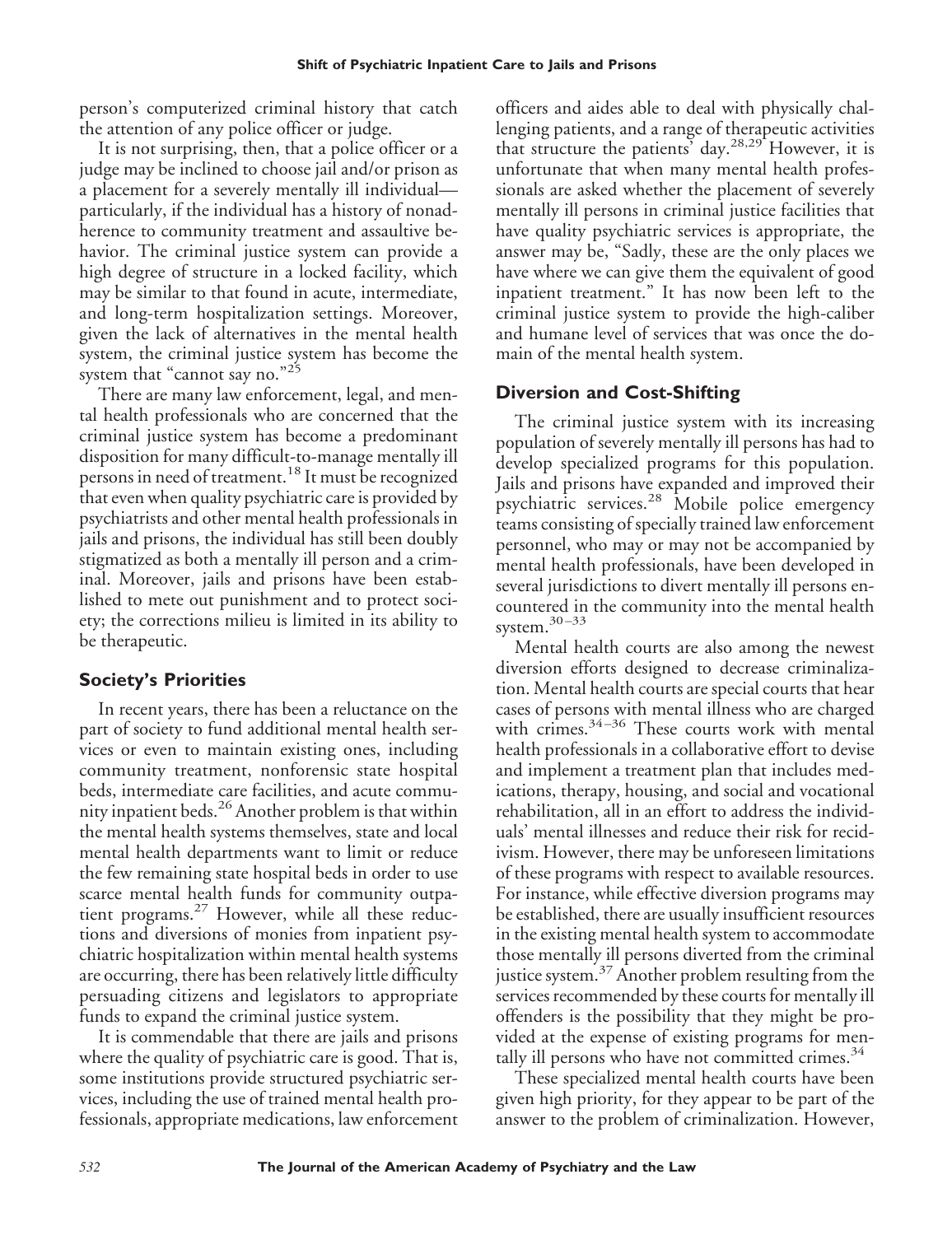in order for these diversionary programs to be truly effective and not overwhelm the already limited budgets of the Departments of Mental Health, the treatment should be funded by additional monies, which could come from savings in a criminal justice system that would no longer have to incarcerate and treat these persons.

Decreasing monies from the criminal justice system and transferring them to the mental health system, even if justified by the savings of diversion, may not be easy to accomplish. There has already been significant cost-shifting from the mental health to the criminal justice system. This has been detrimental to persons with mental illness,  $37$  and should be reversed. Moreover, if the true costs of criminalization were reduced (to law enforcement, to the courts, to jails and prisons, to probation and parole, etc.), there might not be additional costs to the taxpayer.<sup>26,38</sup> Such an argument has been successfully used in Texas, where new funding for services in the mental health system has been approved recently by the State Legislature with the rationale that decreasing the number of severely mentally ill inmates would eliminate the need to build a new prison.<sup>39</sup>

# **Summary and Conclusions**

Most of the discussion in the field for solving the problem of the criminalization of persons with severe mental illness has centered on the establishment of additional intensive mental health services in the community.<sup>40</sup> Also advocated have been various forms of leverage, including outpatient commitment and payees for the person's money, which are designed to induce mentally ill persons to participate in community treatment. While such initiatives are crucial, they may be insufficient for many individuals who need more structure than can be provided in intensive community treatment, even if outpatient commitment and other forms of leverage are included.

In California, there are private, long-term, 24 hour facilities, with highly structured, locked beds, that are similar to state hospitals in their capacity to treat and manage many, but by no means all, severely mentally ill persons in need of psychiatric inpatient care. These facilities are of high quality and are cost effective (though in some states such facilities have been problematic) and were established to contract with local jurisdictions to provide such care at *per*

*diem* costs that are much less than those of state hospitals.

Funding such facilities and programs that have proven effective should be supported; however, this is only a partial solution to the problems previously discussed. There remains a relatively small group of extremely treatment-resistant, severely mentally ill persons who have not demonstrated an ability to be treated, even in an intermediate care setting. Clinically, it appears that they cannot manage without the degree of structure and security that can only be provided in a state hospital<sup>8</sup> or alternatively, in a jail or prison. Thus, if the need to use the jail or prison alternative is to be minimized for as many severely mentally ill persons as possible, there should be an expansion of state psychiatric hospital beds in addition to the development of more intensive community treatment and private, highly structured, locked intermediate psychiatric facilities.

In our opinion, such resources would allow for a range of inpatient and outpatient treatment in the mental health system for severely mentally ill persons and thus would effectively divert those individuals who are most difficult to treat and manage away from jails and prisons. It would not only be more appropriate to treat this population in the mental health system and avoid labeling them as criminals, but also it would probably not cost more, and might even cost less, than doing so in the criminal justice system.<sup>41</sup>

The shortage of psychiatric beds in the mental health system is an extremely serious issue, and, in our opinion, has been one of the key factors contributing to persons with severe mental illness entering and remaining in the criminal justice system. Unfortunately, too few people have advocated for establishing more nonforensic, long-term, intermediate, and acute psychiatric beds. Without such efforts, we believe that the criminalization of large numbers of severely mentally ill persons will continue.

## **References**

- 1. Lamb HR, Weinberger LE: One year follow-up of persons discharged from a locked intermediate care facility. Psychiatr Serv 56:199 –201, 2005
- 2. Manderscheid RW, Atay JE, Male A, *et al*: Highlights of organized mental health services in 2000 and major national and state trends, in Mental Health US. Washington, DC: Center for Mental Health Services, 2002, pp 243–79
- 3. California Department of Mental Health, Long-term Care Branch: Report SHI 2.4. Weekly report on state hospitals serving the mentally ill. Sacramento, CA: California Department of Mental Health, Long-Term Division, January 12, 2005